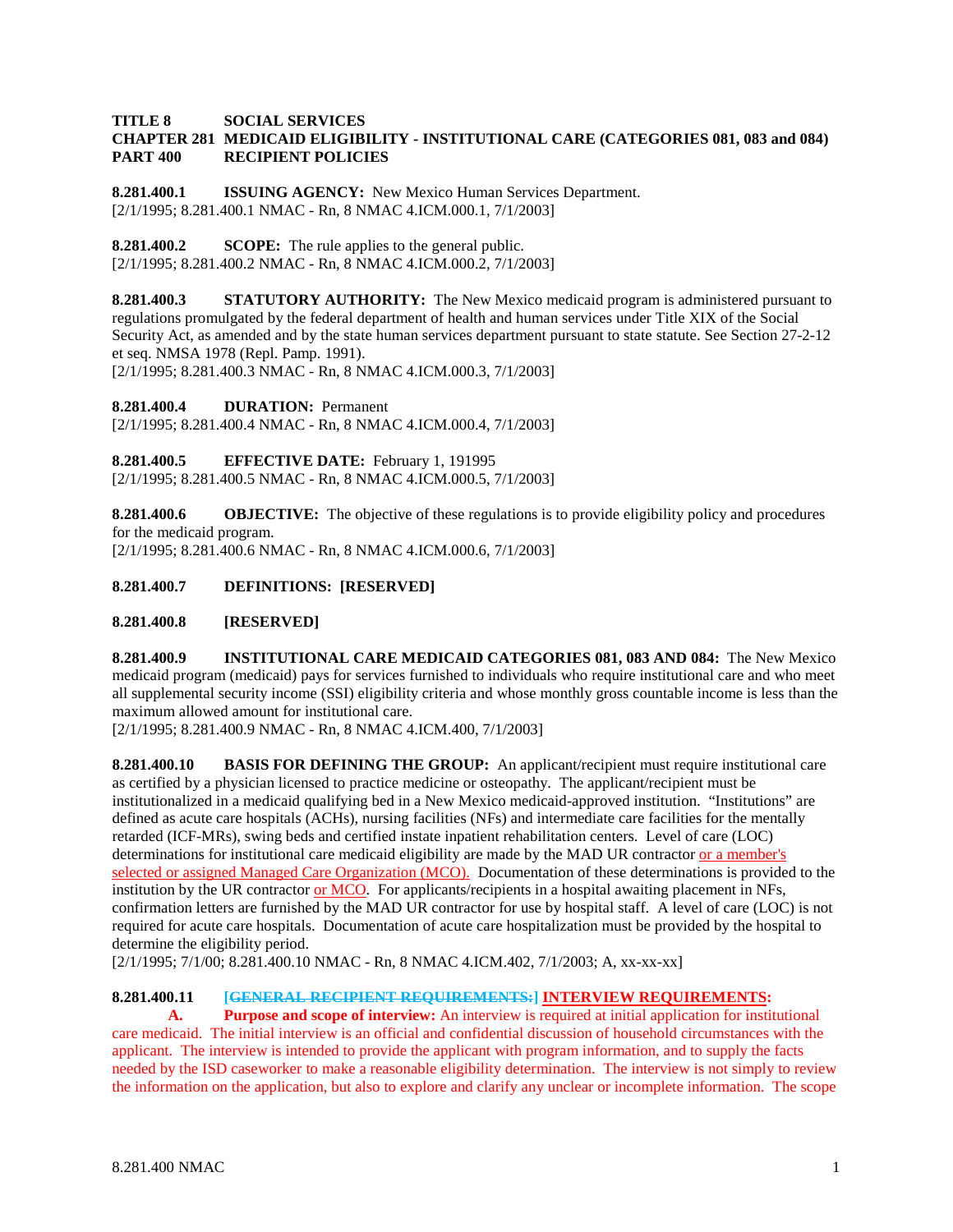of the interview shall not extend beyond examination of the applicant's circumstances that are directly related to determining eligibility. The interview shall be held prior to disposition of the application.

**B. Individuals interviewed:** Applicants, including those who submit applications by mail, shall be interviewed via telephone with an ISD caseworker. When circumstances warrant or upon request of the applicant, the household may be interviewed in person at another place reasonably accessible and agreeable to both the applicant and the ISD caseworker. The applicant may bring any person he chooses to the interview.

**C. Scheduling interviews:** The interview on an initial application shall be scheduled within ten (10) working days, and, to the extent possible, at a time that is most convenient for the applicant.

**D. Missed interviews:** ISD shall notify a household that it missed its first interview appointment, and inform the household that it is responsible for rescheduling the missed interview. If the household contacts the caseworker within the 45-day application processing period, the caseworker shall schedule a second interview. When the applicant contacts ISD, either orally or in writing, the caseworker shall reschedule the interview as soon as possible thereafter within the 45 day processing period, without requiring the applicant to provide good cause for missing the initial interview. If the applicant does not contact ISD or does not appear for the rescheduled interview, the application shall be denied on the 45th day (or the next work day) after the application was filed. [2/1/1995; 8.281.400.11 NMAC - Rn, 8 NMAC 4.ICM.410, 7/1/2003; A, xx-xx-xx]

**8.281.400.12 ENUMERATION:** A medicaid applicant/recipient must furnish his/her social security account number. Medicaid eligibility is denied or terminated for any applicant/recipient who fails to furnish a social security account number. Applicants/recipients without a valid social security account number must apply for a number. Presentation of an application for a social security number or proof that an application has been made at a social security administration office is considered as meeting this requirement. [2/1/1995; 8.281.400.12 NMAC - Rn, 8 NMAC 4.ICM.411, 7/1/2003]

**8.281.400.13 CITIZENSHIP:** Refer to medical assistance program manual Section 8.200.410.11 NMAC. [2/1/1995; 4/30/98; 8.281.400.13 NMAC - Rn, 8 NMAC 4.ICM.412, 7/1/2003]

### **8.281.400.14 RESIDENCE:**

**A. Residence in the United States:** An applicant/recipient must be residing in the United States at the time of approval. An applicant/recipient who leaves the United States for an entire calendar month loses eligibility. The applicant/recipient must re-establish his/her residence in the United States for at least thirty (30) consecutive days before becoming eligible for any SSI-related medicaid program.

**B. Residence in New Mexico:** To be eligible for institutional care medicaid, an applicant/recipient must be physically present in New Mexico on the date of application or final determination of eligibility and must have demonstrated intent to remain in the state. If the individual does not have the present mental capacity to declare intent, the parent, guardian or adult child may assume responsibility for a declaration of intent. If the individual does not have the present mental capacity to declare intent and there is no guardian or relative to assume responsibility for a declaration of intent, the state where the person is living is recognized as the state of residence. A temporary absence from the state does not preclude eligibility. A temporary absence exists if the applicant/recipient leaves the state for a specific purpose with a time-limited goal and intends to return to New Mexico when the goal is accomplished.

[2/1/1995; 7/1/00; 8.281.400.14 NMAC - Rn, 8 NMAC 4.ICM.413, 7/1/2003]

**8.281.400.15 SPECIAL RECIPIENT REQUIREMENTS:** To be eligible for institutional care medicaid, an applicant/recipient must be aged, blind, or disabled as defined by the social security administration (SSA). Recipients of institutional care medicaid in New Mexico are terminated from assistance if they are transferred to, or choose to move to, a long term care facility out-of-state. New Mexico medicaid does not cover NF services furnished to applicants/recipients in out-of-state facilities.

[2/1/1995; 7/1/00; 8.281.400.15 NMAC - Rn, 8 NMAC 4.ICM.420, 7/1/2003]

**8.281.400.16 AGED:** To be considered aged, an applicant/recipient must be sixty-five (65) years of age or older. Age is verified by the following:

- **A.** decision from SSA regarding age;
- **B.** acceptable documentary evidence including:
	- **(1)** birth certificate or delayed birth certificate;
	- **(2)** World War II ration books;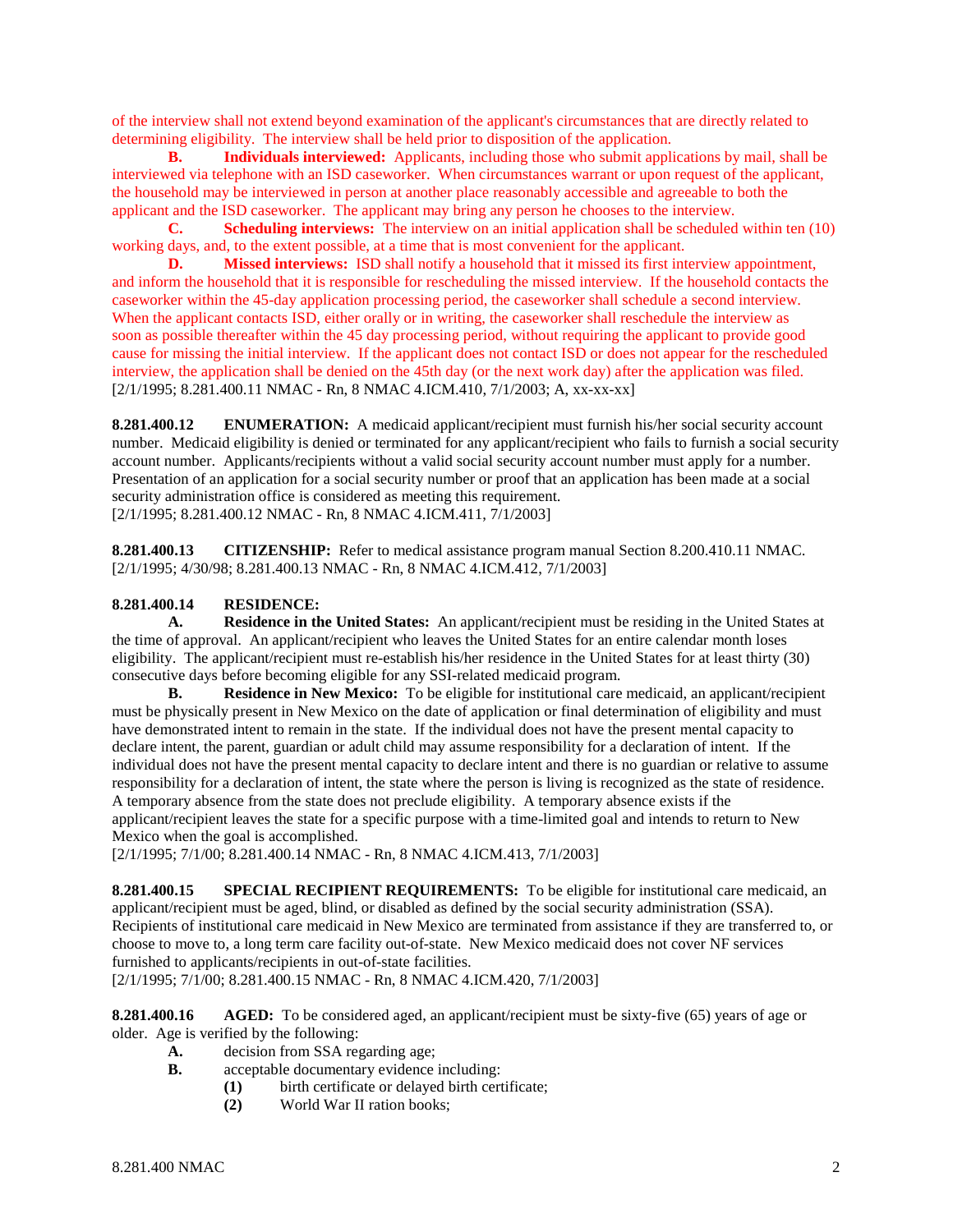- **(3)** baptismal records;
- **(4)** marriage license or certificate;
- **(5)** military discharge papers;
- **(6)** insurance policies;
- **(7)** Indian census records;
- **(8)** dated newspaper clippings;
- **(9)** voting registration;
- **(10)** World War I registration;
- **(11)** veterans administration records; or
- **(12)** school census.

[2/1/1995; 8.281.400.16 NMAC - Rn, 8 NMAC 4.ICM.421, 7/1/2003]

**8.281.400.17 BLIND:** To be considered blind, an applicant/recipient must have central visual acuity of 20/200 or less with corrective lenses.

**A. Documentation of blindness:** An applicant/recipient must meet the SSA's definition of blindness. If he/she is receiving social security or supplemental security income (SSI) benefits based on the condition of blindness, verification of this factor can be accomplished through documents, such as award letters or benefit checks

**B. Status of SSA determination:** If it has not been determined whether an applicant/recipient meets SSA's definition of blindness or if only a temporary determination was made, the ISS must request a determination from disability determination services (DDS). Eligibility based on blindness cannot be considered to exist without a DDS determination.<br> **C.** Re

**C. Redetermination of blindness:** A redetermination of blindness by DDS is not required on a reapplication following an applicant/recipient's termination from SSI/SSA or medicaid, if a permanent condition of blindness was previously established or the termination was based on a condition unrelated to blindness and there was no indication of possible improvement in an applicant/recipient's vision.

**D. Remedial treatment:** If DDS recommends remedial medical treatment that carries no more than the usual risk or a reasonable plan for vocational training, an applicant/recipient must comply with the recommendation unless good cause for not doing so exists.

[2/1/1995; 8.281.400.17 NMAC - Rn, 8 NMAC 4.ICM.422, 7/1/2003]

**8.281.400.18 DISABILITY:** To be considered disabled, an applicant/recipient under sixty-five (65) years of age is considered to have a qualifying disability if he/she is unable to engage in any substantial gainful activity because of any medically determinable physical, developmental, or mental impairment which has lasted, or is expected to last, for a continuous period of at least twelve (12) months.

**A. Documentation of disability:** An applicant/recipient must meet the social security administration (SSA)'s definition of disability. If he/she is receiving social security or supplemental security income (SSI) benefits based on the condition of disability, verification of this factor can be accomplished through documents, such as award letters or benefit checks.

**B. Status of SSA determination:** If it has not been determined whether an applicant/recipient meets the SSA's definition of disability or if only a temporary determination was made, the ISS must request a determination from disability determination services (DDS). Eligibility based on disability cannot be considered to exist without a DDS determination.

**C. Redetermination of disability:** A redetermination of disability by DDS is not required on a reapplication following an applicant/recipient's termination from SSI/SSA or medicaid, if a permanent condition of disability was previously established or the termination was based on a condition unrelated to disability and there was no indication of possible improvement in an applicant/recipient's physical condition.

**D. Remedial treatment:** If DDS recommends remedial medical treatment that carries no more than the usual risk or a reasonable plan for vocational training, an applicant/recipient must comply with the recommendation unless good cause for not doing so exists.

[2/1/1995; 8.281.400.18 NMAC - Rn, 8 NMAC 4.ICM.424, 7/1/2003]

**8.281.400.19 SSI STATUS:** The income support specialist (ISS) determines whether an applicant/recipient's SSI eligibility will continue while he/she is institutionalized.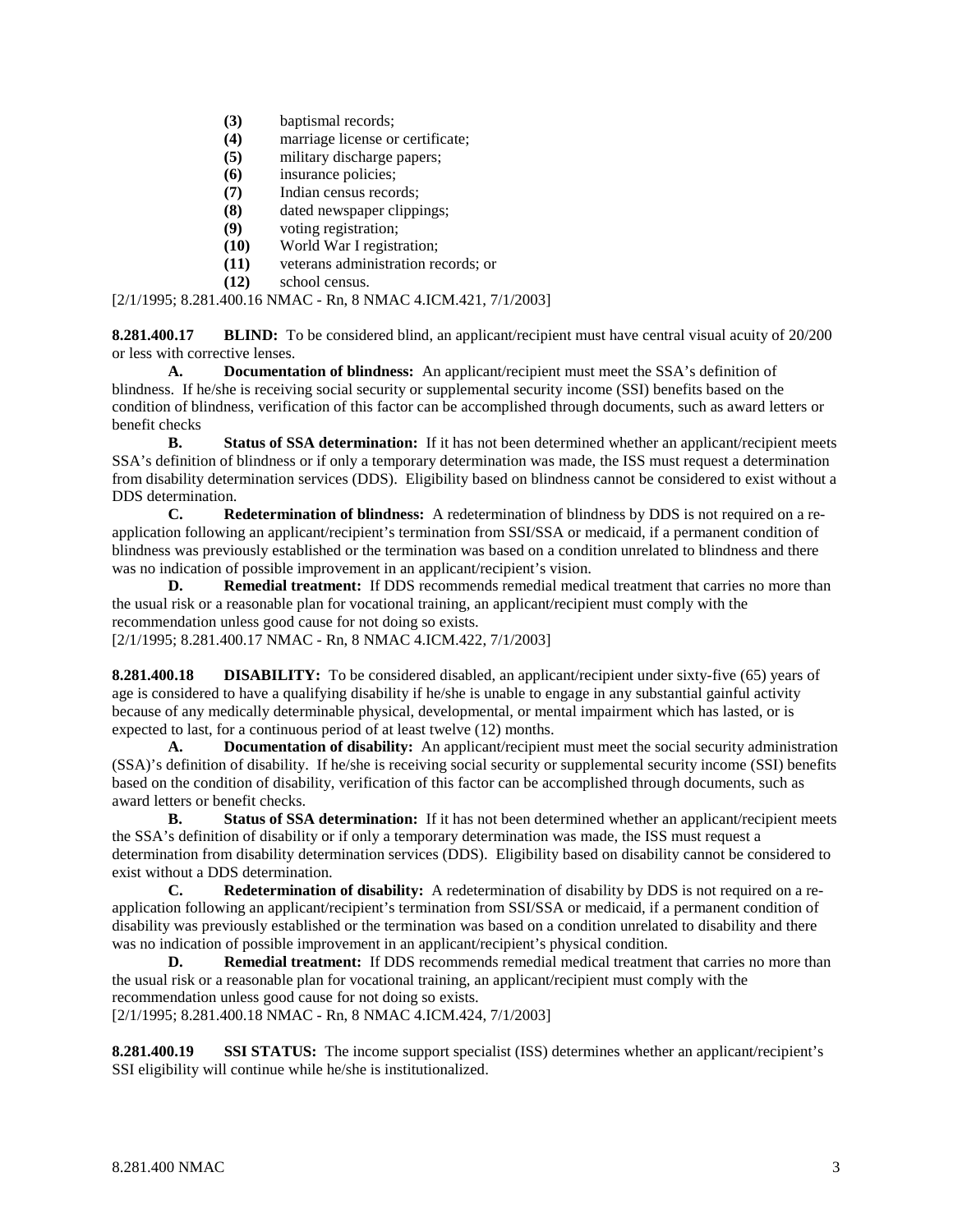**A. Applicant/recipient currently eligible for SSI:** If an applicant/recipient will not continue to be eligible for SSI while institutionalized, the ISS processes the application regardless of the fact that SSA will not terminate SSI benefits until the month following the month the applicant/recipient enters an institution.

**B. Applicant not currently receiving SSI:** If an applicant/recipient is not receiving SSI or has not applied for SSI before applying for medicaid and his/her gross income is less than fifty dollars (\$50.00), the ISS processes the application and refers the applicant to the SSA for determination of eligibility for SSI benefits. If an applicant's gross monthly income is fifty dollars (\$ 50) or more but not in excess of the maximum allowable income standard, the ISS determines eligibility for institutional care medicaid based on remaining financial and nonfinancial criteria.

[2/1/1995; 8.281.400.19 NMAC - Rn, 8 NMAC 4.ICM.427, 7/1/2003]

**8.281.400.20 RECIPIENT RIGHTS AND RESPONSIBILITIES:** An applicant/recipient is responsible for establishing his/her eligibility for medicaid. As part of this responsibility, the applicant/recipient must provide required information and documents or take the actions necessary to establish eligibility. Failure to do so must result in a decision that eligibility does not exist. An applicant/recipient must also grant the human services department (HSD) permission to contact other persons, agencies or sources of information, which are necessary to establish eligibility.

[2/1/1995; 8.281.400.20 NMAC - Rn, 8 NMAC 4.ICM.430, 7/1/2003]

**8.281.400.21 RIGHT TO HEARING:** An applicant/recipient residing in an institution can request an administrative hearing to dispute issues relating to the eligibility determination process at the time of the eligibility determination. See 8.200.430.12 NMAC, Right to Hearing. [2/1/1995; 7/1/00; 8.281.400.21 NMAC - Rn, 8 NMAC 4.ICM.433, 7/1/2003]

**8.281.400.22 ASSIGNMENTS OF MEDICAL SUPPORT:** Refer to medical assistance program manual Subsection F of 8.200.420.12 NMAC.

[2/1/1995; 8.281.400.22 NMAC - Rn, 8 NMAC 4.ICM.434 & A, 7/1/2003]

**8.281.400.23 REPORTING REQUIREMENTS:** Medicaid recipients must report any change in circumstances, which may affect his/her eligibility to their local income support division (ISD) office within ten (10) days of the change.

[2/1/1995; 8.281.400.23 NMAC - Rn, 8 NMAC 4.ICM.450 & A, 7/1/2003]

### **HISTORY OF 8.281.400 NMAC:**

**Pre-NMAC History:** The material in this part was derived from that previously filed with the State Records Center:

ISD Rule 380.0000, Medical Assistance For Persons Requiring Institutional Care, filed 12/29/1983. ISD Rule 380.0000, Medical Assistance For Persons Requiring Institutional Care, filed 8/11/1987. MAD Rule 380.0000, Medical Assistance For Persons Requiring Institutional Care, filed 2/5/1988. MAD Rule 380.0000, Medical Assistance For Persons Requiring Institutional Care, filed 2/25/1988. MAD Rule 380.0000, Medical Assistance For Persons Requiring Institutional Care, filed 6/1/1988. MAD Rule 380.0000, Medical Assistance For Persons Requiring Institutional Care, filed 1/31/1989. MAD Rule 380.0000, Medical Assistance For Persons Requiring Institutional Care, filed 6/21/1989. MAD Rule 880.0000, Medical Assistance For Persons Requiring Institutional Care, filed 3/21/1990. MAD Rule 880, Medical Assistance For Persons Requiring Institutional Care, filed 5/3/1991. MAD Rule 880, Medical Assistance For Persons Requiring Institutional Care, filed 6/12/1992. MAD Rule 880, Medical Assistance For Persons Requiring Institutional Care, filed 11/16/191994. MAD Rule 882, Resources - Medical Assistance For Persons Requiring Institutional Care, filed 3/9/1993. MAD Rule 882, Resources - Medical Assistance For Persons Requiring Institutional Care, filed 11/16/191994. MAD Rule 882, Resources, filed 12/29/191994. MAD Rule 883, Income - Medical Assistance For Persons Requiring Institutional Care, filed 3/18/1993. MAD Rule 883, Income - Medical Assistance For Persons Requiring Institutional Care, filed 11/16/191994. MAD Rule 883, Income, filed 12/29/1994. MAD Rule 885, Medical Care Credit, filed 11/16/1994. MAD Rule 888, Medicare Catastrophic Coverage Act of 1988 Regarding Transfers of Assets, filed 3/10/1994. MAD Rule 888, Transfers of Assets, filed 12/27/1994.